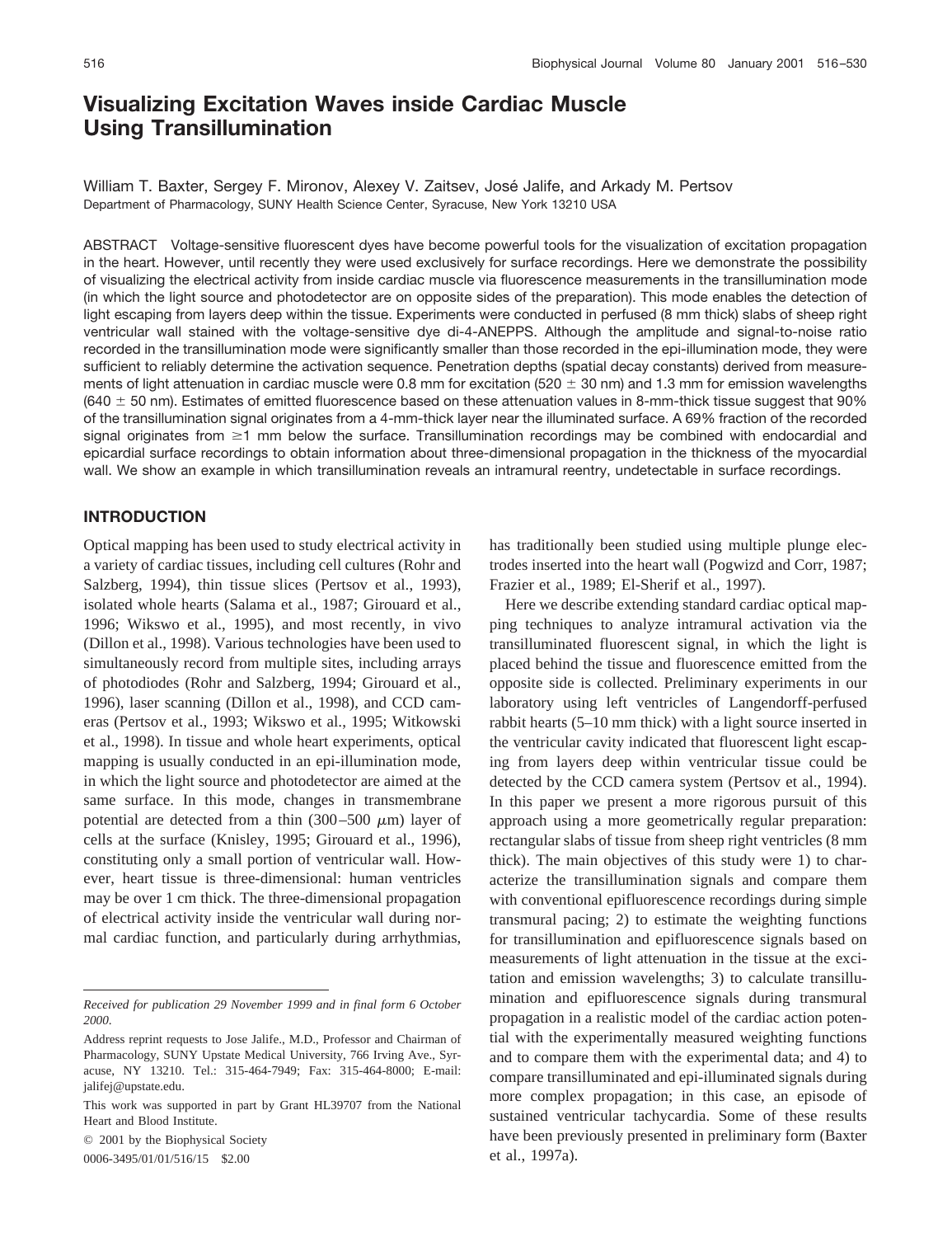## **MATERIALS AND METHODS**

#### **Experimental preparation**

Experiments were conducted in isolated coronary perfused slabs of the right ventricle. Hearts were rapidly removed from young sheep anesthetized with sodium pentobarbital (35 mg/kg i.v.) and flushed with cold cardioplegic solution (in mmol/l: glucose 280, KCl 13.44, NaHCO<sub>3</sub> 12.6, mannitol 34, at 4°C). The free ventricular wall was excised and a branch of the right coronary artery was cannulated and perfused with Tyrode's solution (in mmol/l: NaCl 130, KCl 4.0, CaCl<sub>2</sub> 1.8, MgCl<sub>2</sub> 1.0, NaHCO<sub>3</sub> 24,  $NaH<sub>2</sub>PO<sub>4</sub>$  1.2, glucose 5.6) at a pressure head of 80 mmHg. The solution was bubbled with a gas mixture of 95% oxygen and 5%  $CO<sub>2</sub>$ ; the pH was 7.4. Preparations had relatively smooth endocardial surfaces, avoiding the papillary muscle and any large trabeculations. The perfused area ( $2 \times 2$  cm<sup>2</sup>, 8 mm thick at the center) was cut out, and its edges were sutured to a rectangular frame and placed in a superfusion chamber with ECG recording electrodes. The slabs were suspended vertically in the chamber with CCD cameras aimed at both the inner (endocardial) and outer (epicardial) surfaces. Both the perfusate and chamber solution were maintained at 37°C. The tissue was stimulated at 500 ms BCL (basic cycle length) by a point electrode. After a 30–40-min period of equilibration, an electromechanical uncoupler (diacetyl monoxime, 10 mM) was added to the perfusate to abolish contraction. The potentiometric dye di-4-ANEPPS (15  $\mu$ g/ml) was administered via the perfusate at the beginning of the experiment. Several preparations were cut down the middle and illuminated along the cut transmural edge; the resulting fluorescence was uniform across the width of the tissue, indicating that dye was uniformly distributed to all depths of the tissue.

The perfusate was not recirculated for the duration of the experiments, which lasted 2–3 h. During perfusion, the preparations were stable and exhibited normal action potential characteristics (e.g., action potential duration and conduction velocity). The episode of monomorphic tachycardia shown in Fig. 9 was initiated by rapid pacing, after decreasing the temperature of both the perfusate and chamber solution to 28°.

## **The CCD optical mapping system**

Optical mapping of electrical activity was carried out with a dual CCD camera system. Details of the video camera recording system have been previously published (Pertsov et al., 1993; Baxter et al., 1997b). The entire system was duplicated to enable simultaneous recordings from two cameras aimed at opposite surfaces of the isolated ventricular slab. Each system included a 250 W tungsten-halogen light source, excitation (520  $\pm$  30 nm) and emission (640  $\pm$  50 nm) filters, dichroic mirror (580 nm), video camera (model 6510, Cohu, Inc., San Diego, CA;  $739 \times 480$  pixels), and 8-bit frame grabber (model 12, Epix, Inc., Buffalo Grove, IL). The frame intervals of both cameras, as well as the recording and stimulating electrode signals, were synchronized to a single master trigger. Pacing trials were acquired at 240 fps (4.17 ms frame intervals), with image size 168  $\times$ 60 pixels, and field of view  $24 \times 17$  mm (0.14 mm/pixel horizontal resolution, 0.28 mm/pixel vertical resolution). The magnification factor was 0.06. The arrhythmia example was acquired at 120 fps (8.33 ms interval), with image size  $280 \times 114$  pixels, field size  $22 \times 18$  mm, horizontal resolution of 0.08 mm/pixel, and magnification factor 0.11. Each camera was equipped with a TV zoom lens  $(f = 12.5-75$  mm,  $F/1.8$ , Javelin) with numerical aperture 0.28. With the lens focused on the side of the slab facing the camera, millimeter scale bars at both the near and far (8 mm beyond the focal plane) surfaces of the slab were in focus, within the range of magnifications used. Tissues were illuminated with a collimated beam, giving a uniform circular spot of light,  $\sim$ 2 cm in diameter.

A background image of quiescent tissue was subtracted from each frame of the movie to visualize the voltage-dependent signal. Spatial filtering by weighted averaging of neighboring pixels was carried out by convolution with cone-shaped rotationally symmetric kernels, after stretching the con-

trast of the image to fill all 8 bits (Pertsov et al., 1993). Cone filters of width 11 and 15 pixels were used for epi-illuminated and transilluminated data, respectively. The effective resolutions (spatial resolution (mm/ pixel)  $\times$  kernel width at half-height) were 0.84 and 1.12 mm, respectively, for epi-illuminated and transilluminated pacing data, and 0.48 and 0.64 mm for epi-illuminated and transilluminated data in the arrhythmia example. In addition, a temporal median filter (Witkowski et al., 1998) of length  $= 9$ frames was applied to transilluminated data. The SNR of a region was calculated over time for each pixel, then averaged. SNR was computed as  $S/N_{RMS}$ , where *S* is the mean number of gray levels at the peak of the action potentials and  $N_{RMS}$  is the root-mean-square of the baseline during periods between activations (Fast and Kleber, 1993; Girouard et al., 1996; Baxter et al., 1997b).

Activation times of optical signals were defined as the 50% level between the maximum of the action potential and the minimum of the immediately preceding baseline points, interpolated between the two nearest frames. Isochrone maps were created by rounding the activation time at each point to the nearest desired interval spacing (2 ms for Fig. 3) or to the nearest frame (8.3 ms for Fig. 9).

## **Optical recording protocol**

Optical recordings of both epi-fluorescence from the surface and transilluminated fluorescence were obtained by the two cameras simultaneously, first with one light source on, then with the other. Fig. 1 *A* schematically depicts the ventricular slab in transmural cross section with cameras viewing the endocardial and epicardial surfaces, and light source 1 illuminating the endocardial surface. While camera 1 recorded epi-fluorescence from the endocardial surface (endocardial movie), camera 2 recorded fluorescence transmitted through the tissue (referred to as TRANS1, the transilluminated recording from light source 1). The first light source was then shuttered and the epicardial side was illuminated with light source 2 for two more recordings (Fig. 1 *B*), this time from the epicardial surface (camera 2) and transillumination (camera 1), called the epicardial and TRANS2 movies, respectively. To ensure that the activation patterns did not change over the course of recordings, immediately after these acquisitions, additional epicardial and endocardial surface recordings were obtained with both lights on. The three sets of movies were obtained in under 2 min. The activation sequence was considered unchanged if the respective surface activation maps and the ECG remained unchanged throughout. Similarity was assessed by superimposing isochrone maps of the corresponding surface recordings. For stable arrhythmias, such as the example in Fig. 9, an additional set of control surface recordings was acquired before transillumination; the four sets of movies were obtained in  $\sim$ 4 min. Temporal registration was achieved by synchronizing the surface movie acquired simultaneously with each transilluminated movie with the corresponding surface movie acquired with both lights on.

#### **Measurement of light penetration**

Light attenuation was measured in ventricular slab preparations cut through the center of the perfused area, exposing the cut transmural edge, and placed back in the superfusion chamber. The perfused slab was irradiated with either the excitation or emission wavelengths, while a video camera aimed at a perpendicular side viewed the decay of light with tissue depth (resolution 40 pixels/mm). There was no fluorescent dye in the tissue. To create an average light decay profile for any given image, each row of pixels was shifted such that points at equivalent depths from the illuminated surface were vertically aligned. Each row was normalized by contrast stretching to 256 levels. All rows were then averaged together. Exponential decay functions were fit to the attenuation profiles away from the tissue surface; the decay constants of these fits were the penetration depths  $\delta_{ex}$ and  $\delta_f$  (in mm) for excitation and emission wavelengths, respectively. The slabs were rotated in order to assess the effect of myocardial structure on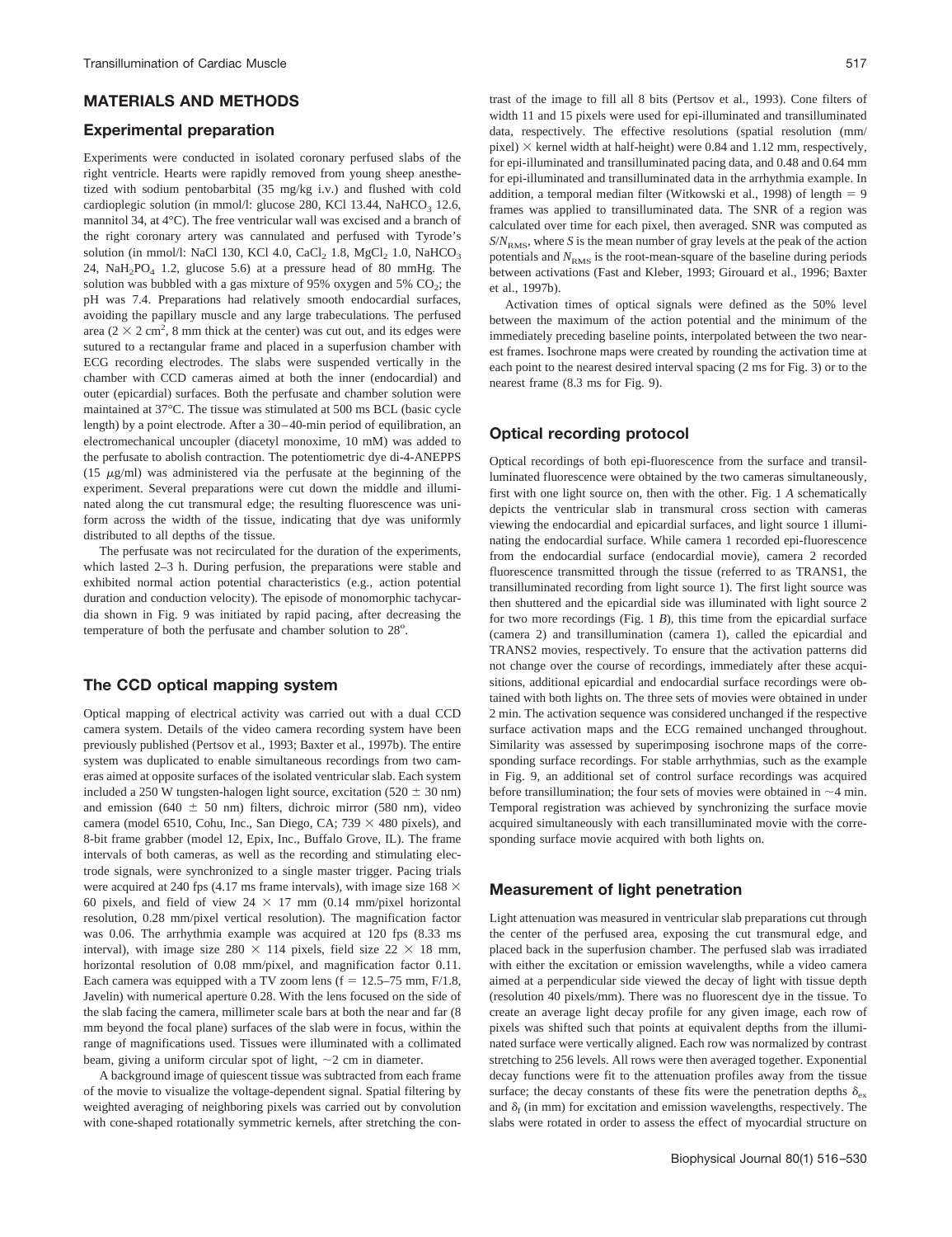

FIGURE 1 Schematic of optical recording system. The ventricular slab is suspended between two cameras and two light sources. (*A*) When light 1 is on, camera 1 records epifluorescence from the endocardial surface and camera 2 records fluorescence transmitted through the tissue. (*B*) Using light 2, camera 2 records from the epicardial surface and camera 1 records transilluminated fluorescence.

light attenuation: illumination was then on the transmural edge while light decay along the epicardial or endocardial side was viewed. A total of 12 decay profiles were obtained from 3 hearts (2 slabs each): 6 transmural, 3 epicardial, 3 endocardial. The decay constants were compared pairwise (i.e., epicardial versus transmural, endocardial versus transmural, epicardial versus endocardial) using a two-population *t*-test at the 0.05 significance level.

Measurements of light transmission were made with a lux meter (38039, Edmund Scientific, Barrington, NJ). Excitation light was measured with the meter at the tissue surface after the light had passed through filters and optics. Emitted fluorescence was measured with the meter at the position of the camera CCD after light had passed through the dichroic mirror, emission filter, and camera lens. Readings were corrected for area of the illuminated spot and the wavelength sensitivity of the meter. Lux were converted to radiometric units using the conversion 1 lux =  $2.062$  mW/m<sup>2</sup> and 8.366 mW/m2 at 520 nm and 640 nm, respectively (Ryer, 1998).

## **RESULTS**

#### **Transilluminated recordings**

Our first experiments used point stimulation to compare the epi-illuminated and transilluminated voltage-dependent signal. Fig. 2 *A* is a view of the endocardial surface of a right ventricular slab preparation stained with the voltage-sensitive dye in epi-illumination mode. Details of the tissue surface are visible as small variations in brightness. Fig. 2 *B* shows the same preparation viewed from the same camera illuminated by the light behind the tissue. This is an image of fluoresced light escaping from inside the tissue. The lighter areas left of center correspond to small depressions in the endocardial surface, with the tissue being slightly thinner in these areas. To see an image with transillumination, the camera's black level was decreased to its lowest setting, and the gain increased until voltage-dependent changes in fluorescence were detectable. The emitted fluorescence collected at the camera lens  $(0.23 \text{ W/m}^2)$  was nearly four orders of magnitude smaller than the level of excitation light at the tissue surface  $(740 \text{ W/m}^2)$ .

Fig. 2, *C* and *D* show unfiltered optical action potentials recorded from the same pixel during epi- and transillumination (*asterisks* in panels *A* and *B*). The vertical axis measures changes in fluorescence (in gray levels). Due to decreased light levels and lower signal intensity, the transillumination signals were significantly noisier. The average signal-to-noise ratios (SNR) at 240 fps were  $7.7 \pm 2.6$  for epi-illuminated recordings and  $2.0 \pm 1.4$  for transilluminated recordings  $(n = 10)$ . Panels *E* and *F* show the same recordings after filtering (see Methods).

#### **Isochrone maps of transmural propagation**

Transilluminated recordings (the TRANS1 and TRANS2 movies) were used to construct isochronal maps for comparison with isochronal maps of endocardial and epicardial activation. Fig. 3 shows an example of such maps obtained when the preparation was paced from the endocardial surface at  $BCL = 500$  ms. Panels *A* and *D* show the endocardial and epicardial maps obtained in standard epi-illumination mode. The endocardial sequence of activation (panel *A*) shows elliptical waves spreading from the tip of the electrode. The red 12-ms isochrone at the center shows the earliest activation times. The epicardial activation pattern on the opposite side of the slab (panel *D*) shows two breakthrough areas (green 20 ms isochrones) at the center and upper left. The widely spaced isochrones indicate rapid propagation, which would be expected from transmural breakthroughs. Panels *B* and *C* show isochronal maps constructed from transillumination data: TRANS1 was obtained with the epicardial camera and endocardial light source, TRANS2 with the endocardial camera and epicardial light source. The activation patterns in TRANS1 and TRANS2 maps are consistent with the surface recordings, showing breakthrough regions in the vicinity of the stimulating electrode. In addition, the conduction delays in these regions are intermediate between those on the surfaces, also consistent with endocardial-to-epicardial transmural propagation.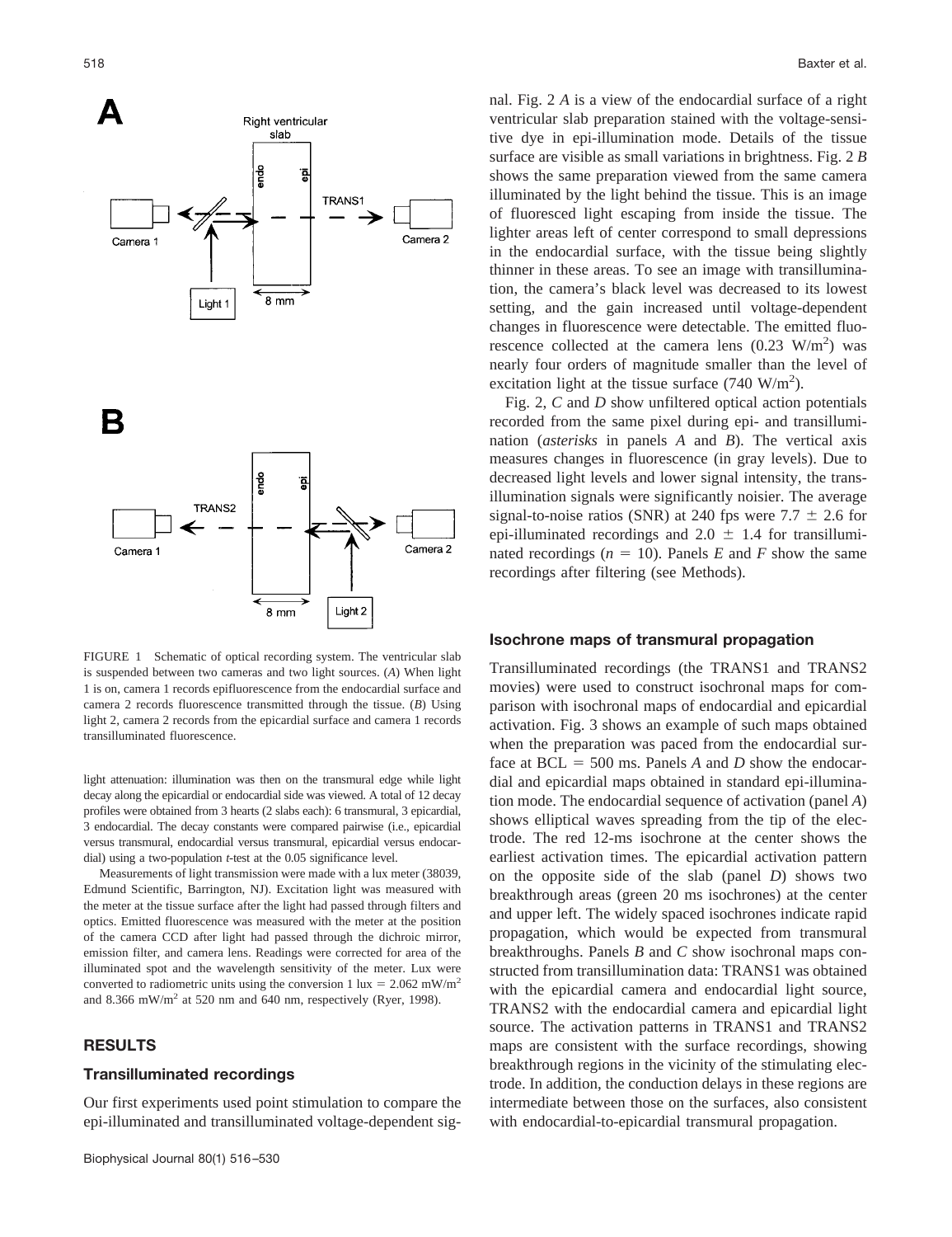

FIGURE 2 (*A*) Epi-illuminated view of sheep right ventricular slab. (*B*) Transilluminated view of same preparation. (*C*) Optical recording: values over time during epi-illumination from pixel marked with an asterisk in *A*.  $S/N_{\rm RMS} = 7.5$ . Fluorescence units are gray levels. Time scale at bottom applies to panels *C–F*. (*D*) Optical recording from same point (*asterisk* in *B*) during transillumination.  $S/N_{\text{RMS}} = 2.5$ . (*E*) Recording from *C* after spatial filtering (kernel width  $= 11$  pixels). (*F*) Recording from *D* after spatial filtering (kernel width  $= 15$  pixels) and temporal median filtering (length  $= 9$  frames).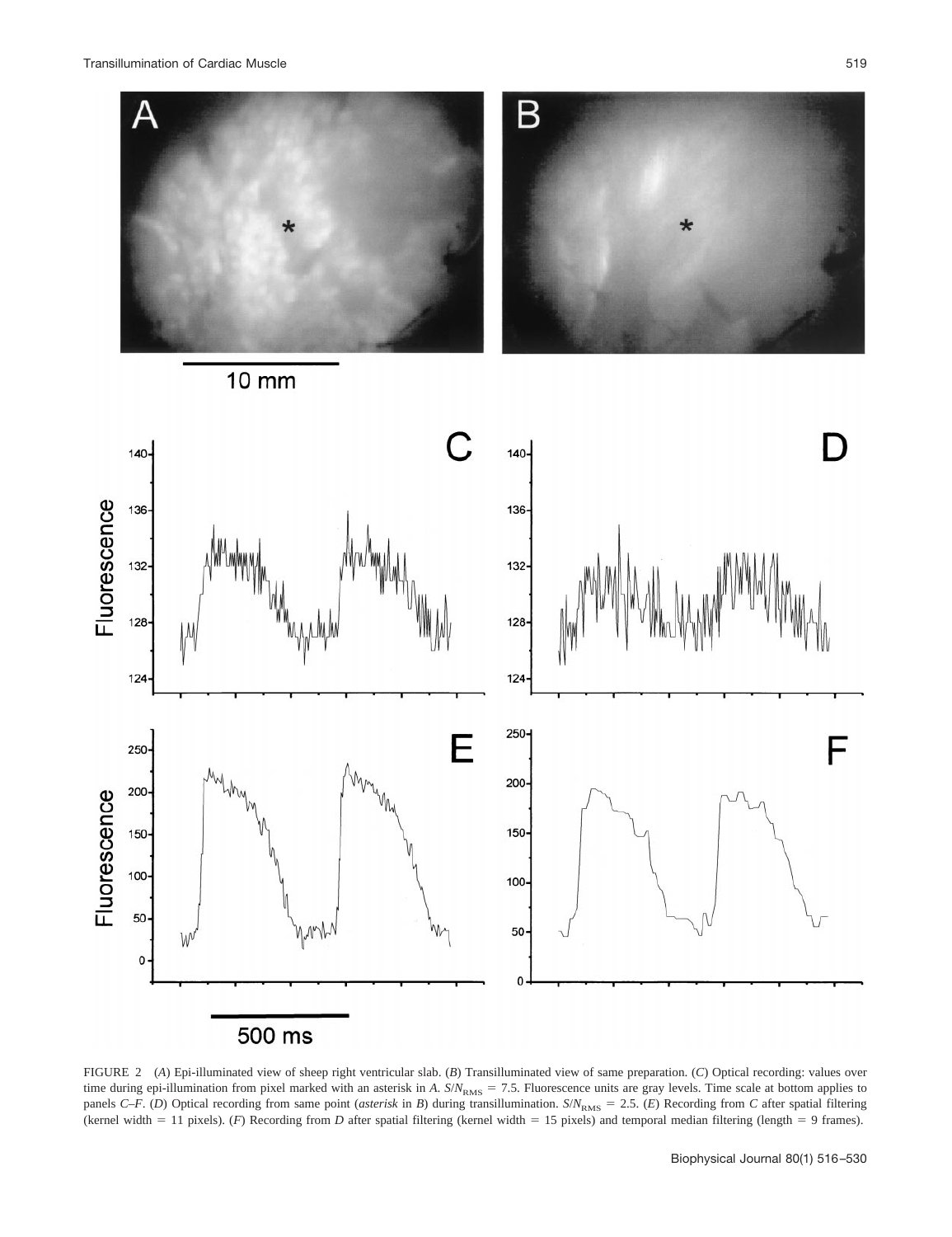

FIGURE 3 Isochronal maps of propagation resulting from stimulation on the endocardial surface. Isochrones are 2 ms apart, with red earliest and purple latest. (*A*) Endocardial surface map. Stimulating electrode appears as large black line in center. (*B*) Map of transilluminated movie with endocardial light source. (*C*) Map of transilluminated movie with epicardial light source. (*D*) Epicardial surface map showing breakthroughs. Views from the endocardial camera (*A*, *C*) have been flipped left to right to align them with the epicardial camera's viewpoint. (*E*) Optical activations from same *x*, *y* point (*asterisks* in *A*–*D*). Each has been normalized to 100%, and the activation time determined from the 50% level of the upstroke (*dotted line*).

Interestingly, TRANS1 and TRANS2 are not the same: the activation latencies in TRANS1 are, in general, smaller than in TRANS2. Fig. 3 *E* contains four optical action potentials recorded at the same point in *x*, *y* space from each of the four movies (*asterisks* in panels *A–D*), showing the progressively increasing delays. This order of activation in the area under the stimulating electrode was observed in all four transmural pacing experiments. Moreover, reversing the direction of transmural propagation by moving the stimulating electrode from the endocardium to the epicardium always resulted in the reversal of the activation delays in TRANS1 and TRANS2.

Fig. 4 shows average activation times from all four movies in a  $5 \times 5$  mm<sup>2</sup> area under the stimulating electrode for endocardial (*top row*) and epicardial (*bottom row*) stimulation. Although the activation delays varied in different experiments, in every tissue preparation  $(n = 4)$  the sequence of activation was always preserved: endo-  $<$  TRANS1  $<$  $TRANS2 < epi$ - during endocardial stimulation and epi- $\leq$  $TRANS2 < TRANS1 < end$  endo during epicardial stimulation. The average latencies of the four transmural pacing experiments were (in ms): endocardial  $(21.2 \pm 6.0)$ , TRANS1 (27.9  $\pm$  9.1), TRANS2 (32.7  $\pm$  10.3), epicardial  $(36.6 \pm 11.9)$  for endocardial stimulation, and epicardial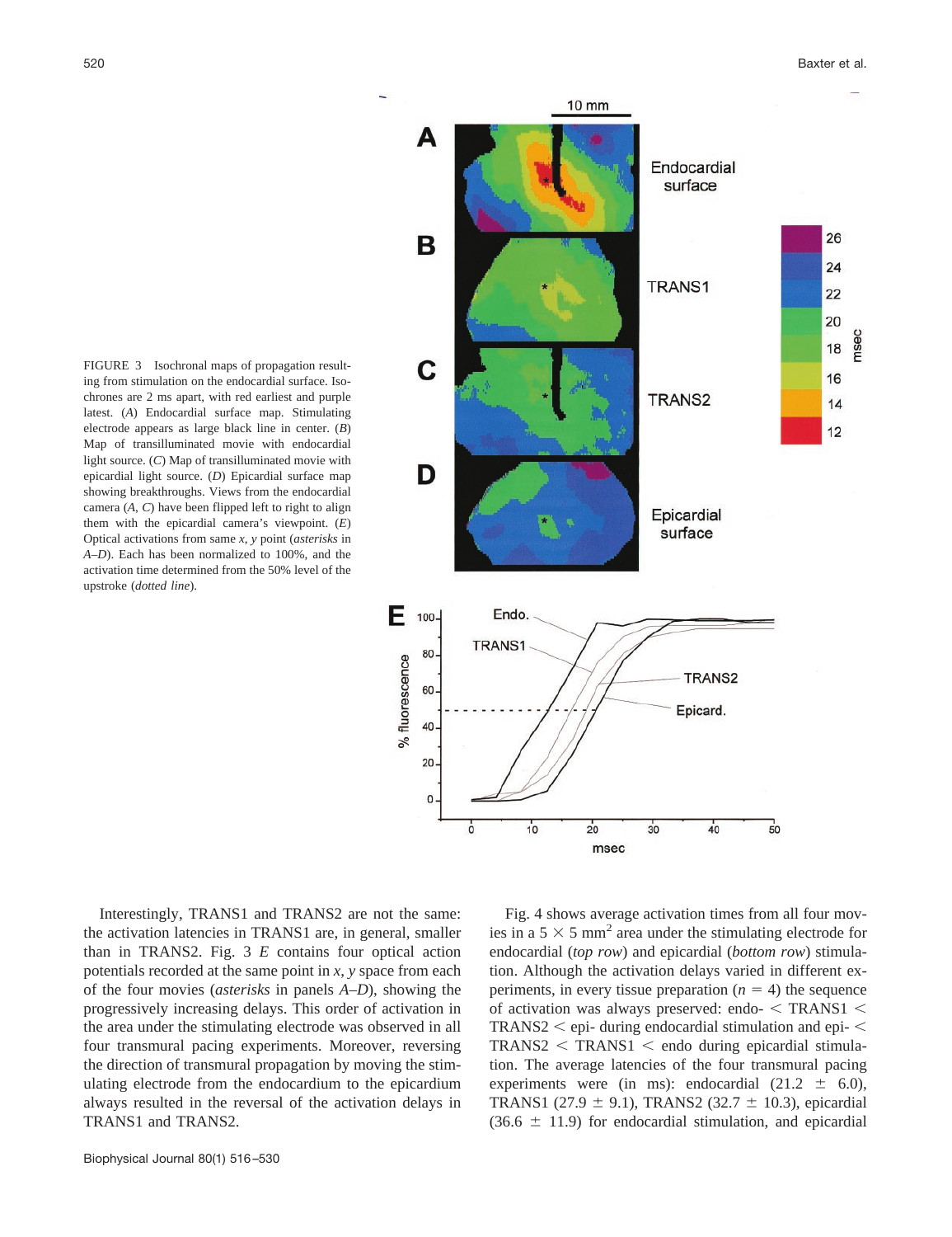

FIGURE 4 Transmural pacing: average latencies (time after stimulation) in  $5 \times 5$  mm square region under the stimulating electrode in four different ventricular slabs.  $EN = endocardial$ movie,  $T1 = TRANS1$ ,  $T2 = TRANS2$ ,  $EP =$ epicardial movie. Top row shows endocardial stimulation, bottom row shows epicardial stimulation.

(22.3  $\pm$  5.4), TRANS2 (29.3  $\pm$  8.2), TRANS1 (35.7  $\pm$ 12.4), endocardial (38.7  $\pm$  13.9) for epicardial stimulation.

We will show below that the observed differences in TRANS1 and TRANS2 can be fully explained based on the analysis of the contribution of different layers in the transillumination signal: the weighting function.

## **Light attenuation**

The measurements of light attenuation in the tissue at the excitation and emission wavelengths were used to estimate the contribution of different layers to the transilluminated signal. Fig. 5 shows the cut transmural edge in one preparation, illuminated from the left at the emission (*A*) and excitation (*B*) wavelengths. The epicardial surface is on the left, the endocardial surface is on the right (in darkness). There was no fluorescent dye in the tissue. Panel *C* shows pixel values from a single horizontal row in each image. Both curves exhibit a slight increase in intensity within the first few hundred micrometers followed by an exponential decay; the reason for this subsurface peak will be discussed below. The subsurface peak is evident in *D*, in which the emission image (*A*) is displayed with a pseudocolor scale (brightest values in *yellow* and *red*). Each pixel row was shifted to vertically align the preparation edge, and its intensities stretched to the same maximum and minimum value (*E*). All selected rows were then averaged together, providing average excitation and emission profiles for each preparation (*F*). Exponential decay functions were fit to the profiles in *F* (for depths  $>1$  mm). The penetration depth  $\delta$ 

(spatial decay constant) was significantly shorter for the excitation band of wavelengths ( $\delta_{\rm ex} = 0.77$  mm) than for the emission band ( $\delta_f = 1.36$  mm). Table 1 shows the results of light attenuation measurements for preparations at different orientations of the slab with respect to the light source (see Methods). There were no significant differences in the penetration depths in the pairwise comparison of the transmural, epicardial, or endocardial groups ( $p < 0.05$ ), indicating that the attenuation characteristics did not result from structural inhomogeneities, but from intrinsic optical characteristics of cardiac muscle.

# **A model of fluence rate**

In order to derive the weighting functions, the profiles obtained with excitation light  $(n = 12)$  were averaged together to create an average profile for the penetration of excitation light, depicted by the thick line in Fig. 6 *A*. The same was done for the 12 profiles of red light, creating an average profile for the emission band (panel *B*). The excitation profile was fit with an expression for light intensity within a rectilinear slab irradiated by a uniform beam of collimated light (Gardner et al., 1996; Jacques, 1998):

$$
\phi(z) = C_1 \exp(-k_1 z/\delta_{\rm ex}) - C_2 \exp(-k_2 z/\delta_{\rm ex}), \qquad (1)
$$

where  $\phi(z)$  is the amount of light, or fluence rate, at depth *z*, and  $\delta_{\text{ex}}$  is the penetration depth for the excitation light. The emission profile was fit with a simple exponential function,

$$
G(z) = C_3 \exp(-k_3 z/\delta_f), \qquad (2)
$$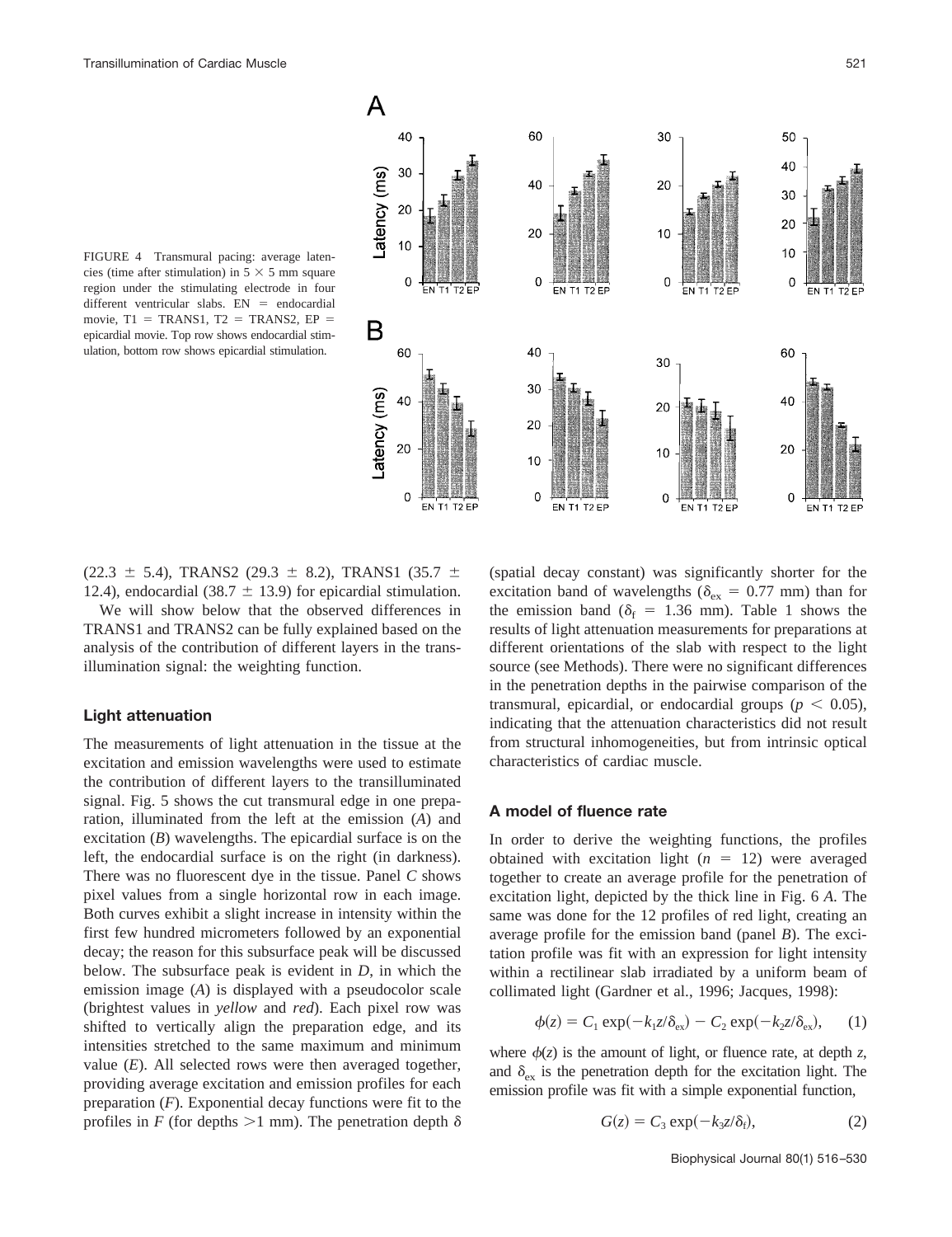

FIGURE 5 (*A*) View of transmural cross section of ventricular slab; the epicardium is on the left, endocardium is on the right. Emission wavelengths  $(590-690 \text{ nm})$  are incident from left side; view shows decay of light with tissue depth. Magnification =  $0.025 \text{ mm/pixel}$ . (*B*) Same tissue illuminated with excitation wavelengths (490–550 nm). (*C*) Pixel intensities from one horizontal row (*dotted lines* in *A* and *B*) show light decaying with depth for emission (Em) and excitation (Ex) wavelengths. (*D*) Same as (*A*) but with pseudocolor scale; brightest areas (*yellow/red*) are shifted slightly away from the illuminated surface. Each row was shifted to the left, then normalized by stretching all intensities to the same maximum and minimum (*E*). All rows were then averaged to create average profiles for both excitation and emission wavelengths (*F*).

where  $G(z)$  is the escape of fluorescence from depth *z* and  $\delta_f$ is the penetration depth for the emission wavelengths. Equation 1 has a second exponential term to account for photons "leaking" out of the tissue near the surface (see Discussion). This extra term is not included for the escape function *G* because the photons of interest are already exiting the medium. The parameters  $C_i$  and  $k_i$  were free variables used during the fitting process:  $k_1$ ,  $k_3$ ,  $C_3$  were set to 1; the other values were  $C_1 = 927$ ,  $C_2 = 702$ ,  $k_2 = 1.8$  (see Gardner et al., 1996). In Fig. 6 *C*, the solid lines show the fit of Eqs. 1 and 2, respectively, to the average excitation (*filled circles*), and emission (*open circles*) profiles.

The expressions for  $\phi(z)$  and  $G(z)$  were used to calculate the weighting functions  $g_i(z)$ , which characterize the contributions of internal layers to the total fluorescence escaping from either side of the slab. For epi-illumination  $(g_1)$ , the amount of fluorescence emitted from depth *z* is the product of the fluence and escape expressions, normalized

**TABLE 1** Average penetration depths (δ) for **ventricular slabs**

|                 | $\delta_{\rm ex}$ (mm) | $\delta_{\rm f}$ (mm) |               |
|-----------------|------------------------|-----------------------|---------------|
| Transmural edge | $0.85 \pm 0.22$        | $1.31 \pm 0.24$       | 6             |
| Epicardium      | $0.71 \pm 0.05$        | $1.33 \pm 0.20$       | 3             |
| Endocardium     | $0.82 \pm 0.10$        | $1.42 \pm 0.17$       | $\mathcal{R}$ |
| Mean            | $0.80 \pm 0.16$        | $1.34 \pm 0.20$       | $12^{\circ}$  |

by the denominator representing the total fluorescence emitted from the side being illuminated,

$$
g_1(z) = \phi(z)G(z) / \int_0^w \phi(z)G(z)dz \tag{3}
$$

where *w* is the total depth of the tissue and depth  $z = 0$  is the illuminated surface. Then for transillumination  $(g_2)$ , the amount of fluorescence emitted from depth *z* out the side opposite the light source is

$$
g_2(z) = \phi(z)G(w-z) / \int_0^w \phi(z)G(w-z)dz \qquad (4)
$$

The remaining weighting functions,  $g_3(z)$  and  $g_4(z)$ , are the mirror reflections of the first two with respect to the center of the preparation.

Fig. 7 shows the percent contribution from each 100  $\mu$ m bin across an 8-mm-thick slab, for epi-illumination (*top*) and transillumination (*middle*) with light incident from the left. With epi-illumination, 82% of the total fluorescence is emitted from within the first millimeter beneath the irradiated surface. With transillumination, the same superficial region contributes only 30% of the total fluorescence, with the rest of the fluorescence coming from deeper layers (90% by 4 mm). The shape of the transillumination function offers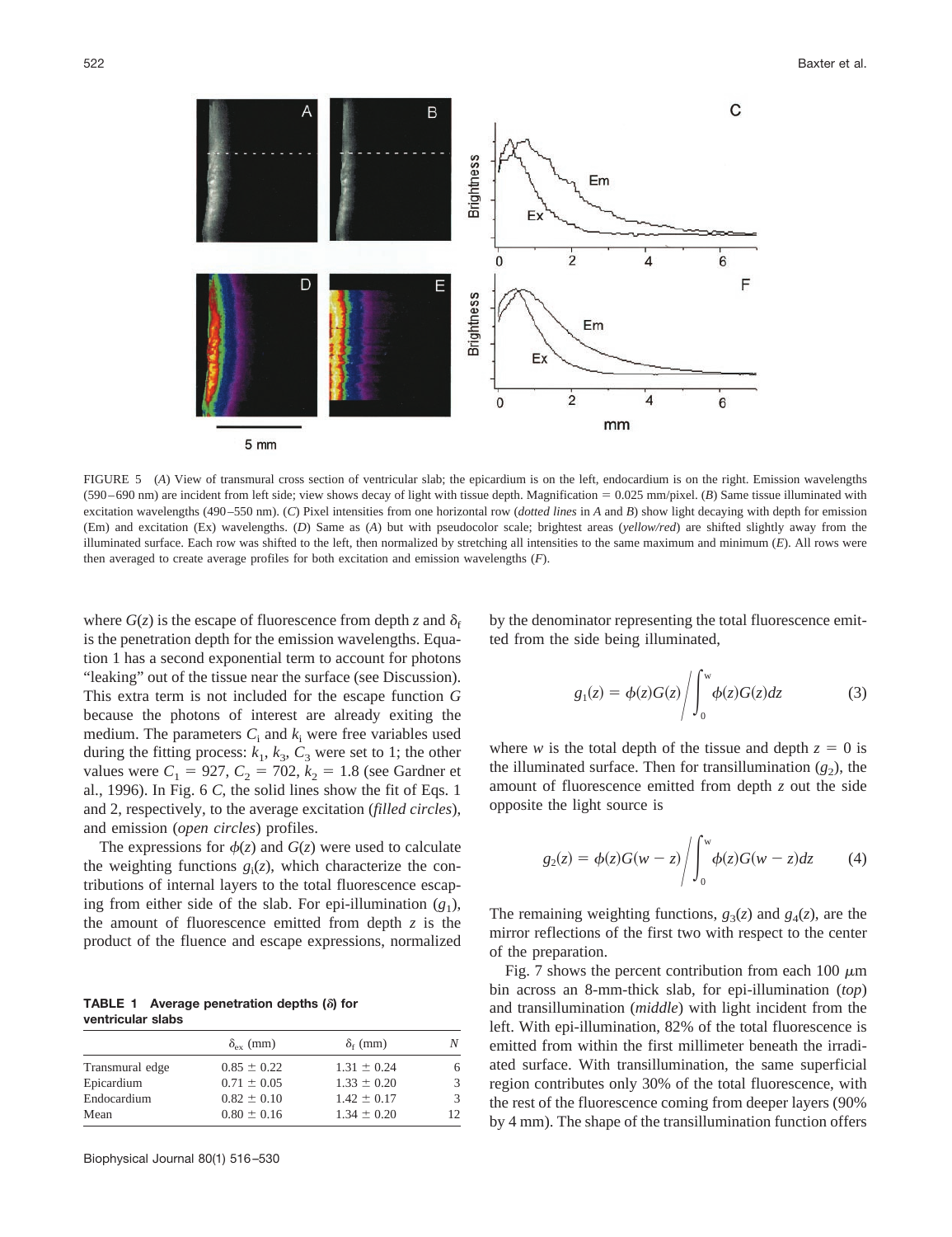FIGURE 6 Average of 12 profiles of (*A*) green excitation light and (*B*) red emission light. Note differences in horizontal scales. Error bars show standard deviations. (*C*) The average excitation (*filled circles*) and emission profiles (*open circles*) and the fit with Eqs. 1 and 2, respectively (*solid lines*, see text).

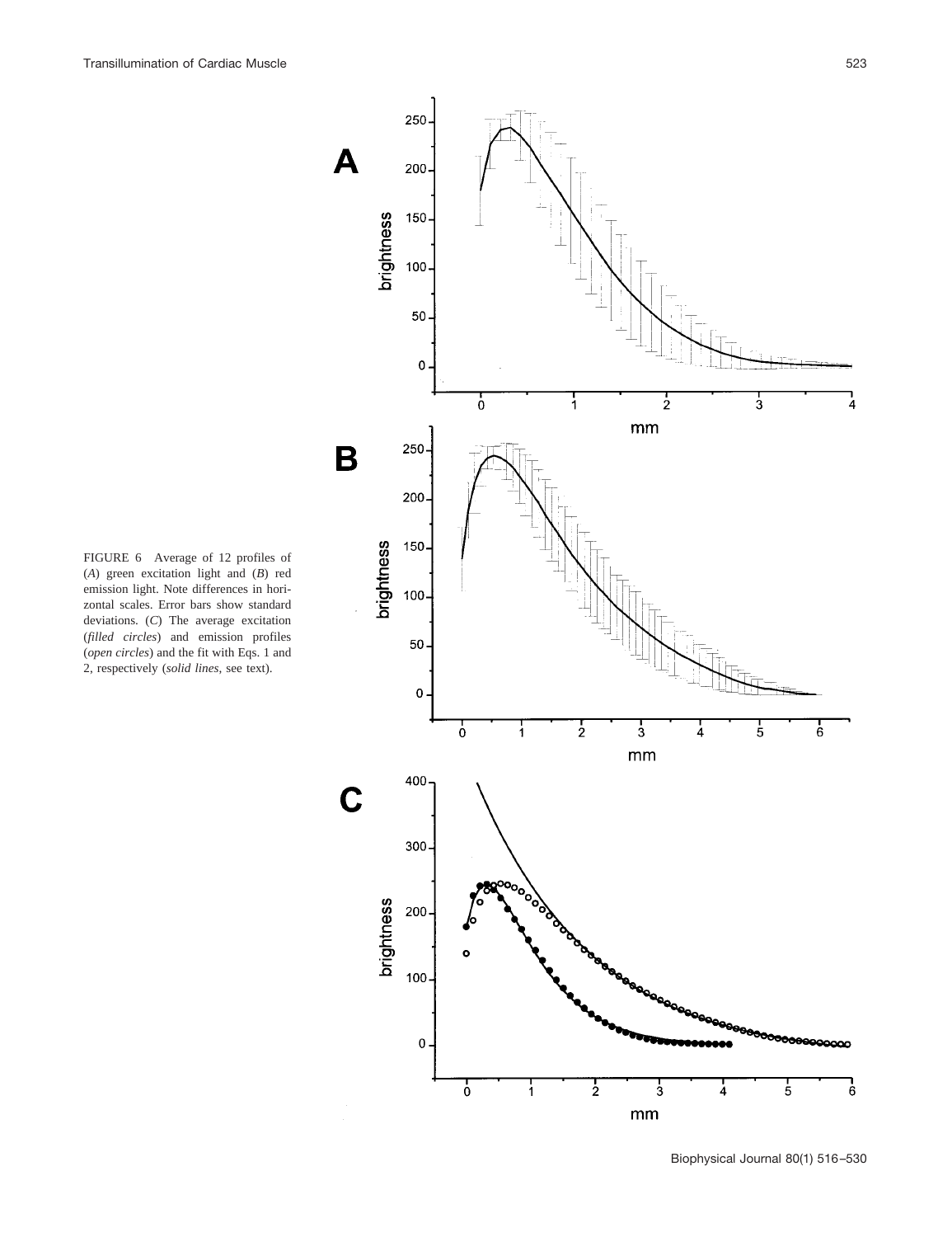

FIGURE 7 (*Top*) The calculated percent contribution of each layer (in 100  $\mu$ m bins) to the total epi-illuminated signal in an 8-mm-thick slab of tissue. (Light is incident on the left side, light is collected from left side of slab.) (*Middle*) The percent contribution of each 100  $\mu$ m bin to the total transilluminated signal (excitation light incident on left side, emitted light collected from right side). (*Bottom*) Distributions showing contribution to total signal in endocardial, TRANS1, TRANS2, and epicardial movies. Light is from the left for endocardial and TRANS1, from the right for TRANS2 and epicardial.

a qualitative explanation for the ordering of the isochrone maps in Fig. 3 and the activation times in Fig. 4. The majority of the signal recorded via transillumination emanates from layers under the illuminated surface, but they are a weighted sum of these deep layers, in which the most superficial layers make only a minor contribution. Fig. 7,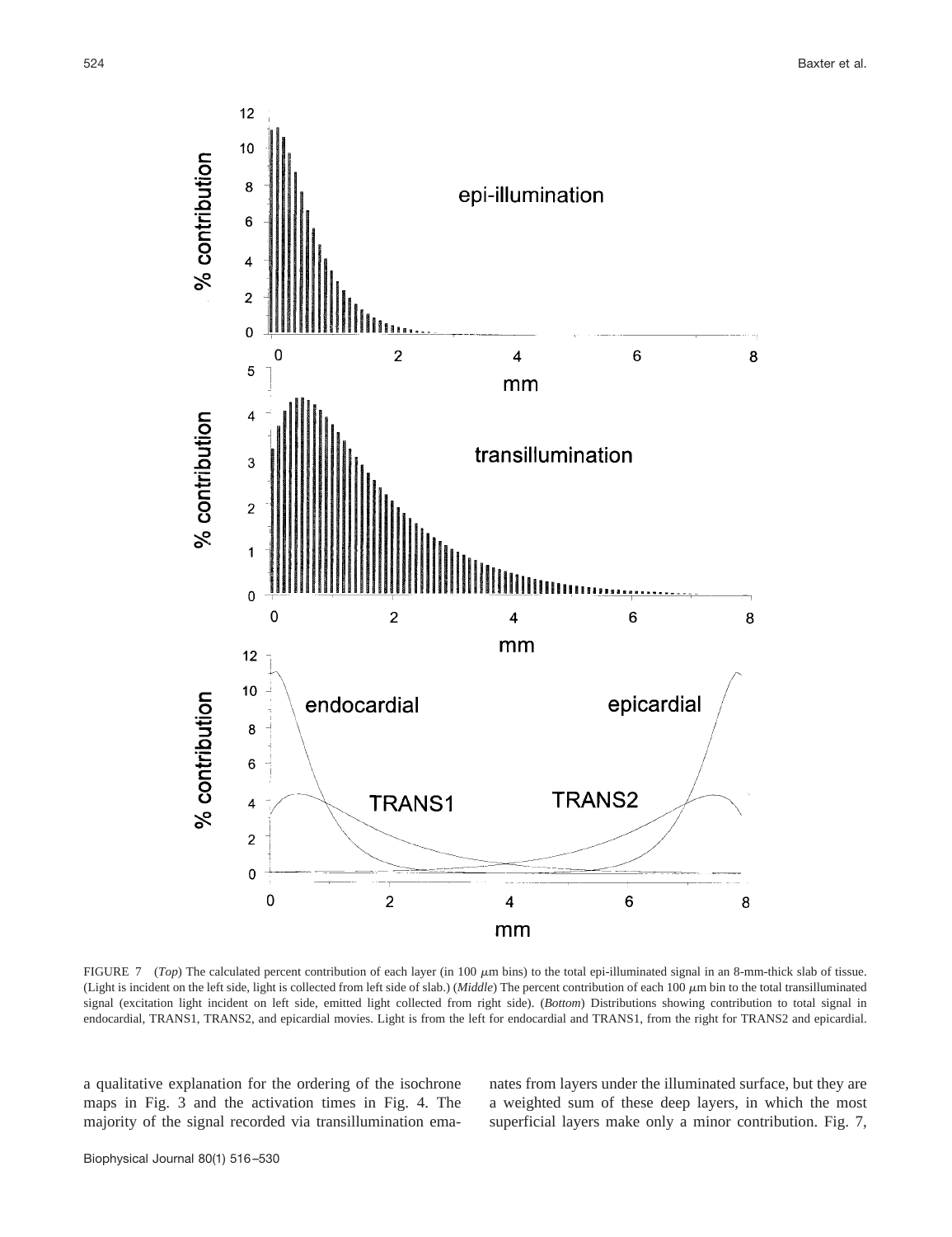*bottom* shows the endocardial  $(g_1)$  and TRANS1  $(g_2)$ weighting functions for light incident from the left, and the TRANS2  $(g_3)$  and epicardial  $(g_4)$  weighting functions for light incident from the right. These show the percent of light from each layer in an 8-mm slab of tissue contributing to each of the four movies in the optical recording protocol described in Fig. 1.

# **Simulation of optical signals during transmural propagation**

With the weighting functions in hand, it was possible to optically estimate recorded action potentials in epifluorescence and transillumination modes. Optical recordings *H*<sup>i</sup> (*t*) were simulated using a digitized action potential from a microelectrode recording of sheep ventricular muscle (Fig. 8 *A*, *inset*). For each point in time, the product of the electrical signal times the contribution of light was summed over all positions:

$$
H_i(t) = \int g_i(z)a(ct - z)dz
$$

where *a* was the spatial profile of the action potential, *c* was the transmural propagation velocity, and *g*<sup>i</sup> was one of the four weighting functions in Fig. 7, *bottom*. The solid lines in Fig. 8 *A* show the calculated upstrokes of the four optical recordings: (*a*) endocardial movie, (*b*) TRANS1, (*c*) TRANS2, and (*d*) epicardial movie. There is evident qualitative similarity between these simulated recordings and the optical recordings in Fig. 3 *E*. The simulated transilluminated recordings have slow upstrokes, the result of being smeared by summation of multiple layers. The surface recordings are less smeared, since only 1–2 mm of tissue contribute to them. Notably, the model exhibits the difference between TRANS1 and TRANS2 described above. Indeed, the sequence of activation was the same as in the experiment (endo-  $\langle$  TRANS1  $\langle$  TRANS2  $\langle$  epi). However, the difference between activation times in TRANS1 and TRANS2 was much larger in computer simulations than in the slab preparations. Differences in relative latencies may be attributable to variations in transmural propagation velocity in the tissue, versus uniform velocity in the simulation. The optical upstrokes in Fig. 3 *E* are also more uniform than the simulations: this may result from the limited temporal resolution of the video camera system.

In our preparations, the attenuation of light with depth did not follow simple exponential decay, but instead exhibited a decrease near the illuminated face, resulting in a peak of intensity just below the surface (Figs. 5 and 6). How does the subsurface maximum of fluence affect the transilluminated signal? The second term in Eq. 1 represents scattering losses from the surface, producing the boundary effect. If this term is dropped, the model becomes one of simple

exponential decay for both excitation and emission wavelengths (see Girouard et al., 1996). The percent contribution from each layer was recomputed in this simple model, resulting in the weighting functions for the endocardial and TRANS1 movies in Fig. 8 *B* (*dotted lines*). Compared to the corresponding weighting functions from Fig. 7, *bottom* (*solid lines*), the simple model predicts only exponential decay, with the greatest contributions coming from layers at the illuminated surface. Optical recordings were simulated with all four weighting functions from the simple model, shown as dotted traces in Fig. 8 *A*. The transilluminated traces *b* and *c* are shifted toward their respective surface traces *a* and *d* if there are no scattering losses from the surface. While this does not dramatically alter the interpretation of the maps, it indicates that the subsurface rise due to scattering does move the apparent source deeper into the tissue.

The model was also used to test the effects of varying the thickness of the preparation. Transillumination weighting functions were generated for slabs ranging from 2 to 10 mm (Fig. 8 *C*). For tissues thicker than 6 mm, the contributions remain essentially unchanged, since the amount of fluorescence beyond 6 mm depth is negligible. For a 4 mm slab, the decaying tail is truncated, slightly increasing the percent contribution of the remaining layers. This effect is exaggerated at 2 mm, with the peak contribution at 0.5 mm (see Discussion).

# **Using transillumination for detection of intramural reentrant activity**

Transillumination can provide useful information about three-dimensional propagation in the thickness of the myocardial wall during ventricular arrhythmias. Fig. 9 depicts an example of sustained monomorphic ventricular tachycardia in which transillumination reveals intramural reentrant activity (intramural scroll wave) that otherwise could not be detected from only epifluorescence recordings. Panel *A* shows epicardial, subepicardial (TRANS2), subendocardial (TRANS1), and endocardial isochronal maps constructed from the epi-illumination and transillumination recordings. Both surfaces exhibited breakthrough patterns of activity without identifiable reentry patterns. Indeed, the endocardial surface map contains a breakthrough (*green*), but no rotating activity. However, the simultaneously recorded subendocardial map has rotating activity around a small core near the center. In addition, there is clockwise rotating propagation in the upper right corner that does not form a complete circuit. A region of extremely slow propagation (*yellow*) lies between these two circuits, creating a pattern greatly resembling figureof-8 reentry (El-Sherif et al., 1981).

Similar results were obtained using epicardial illumination. The epicardial surface map shows a breakthrough of activity (*red*) in the upper right region. Although areas of slow propagation (crowding of isochrones) can be identified, no reentrant activity can be seen on the surface. The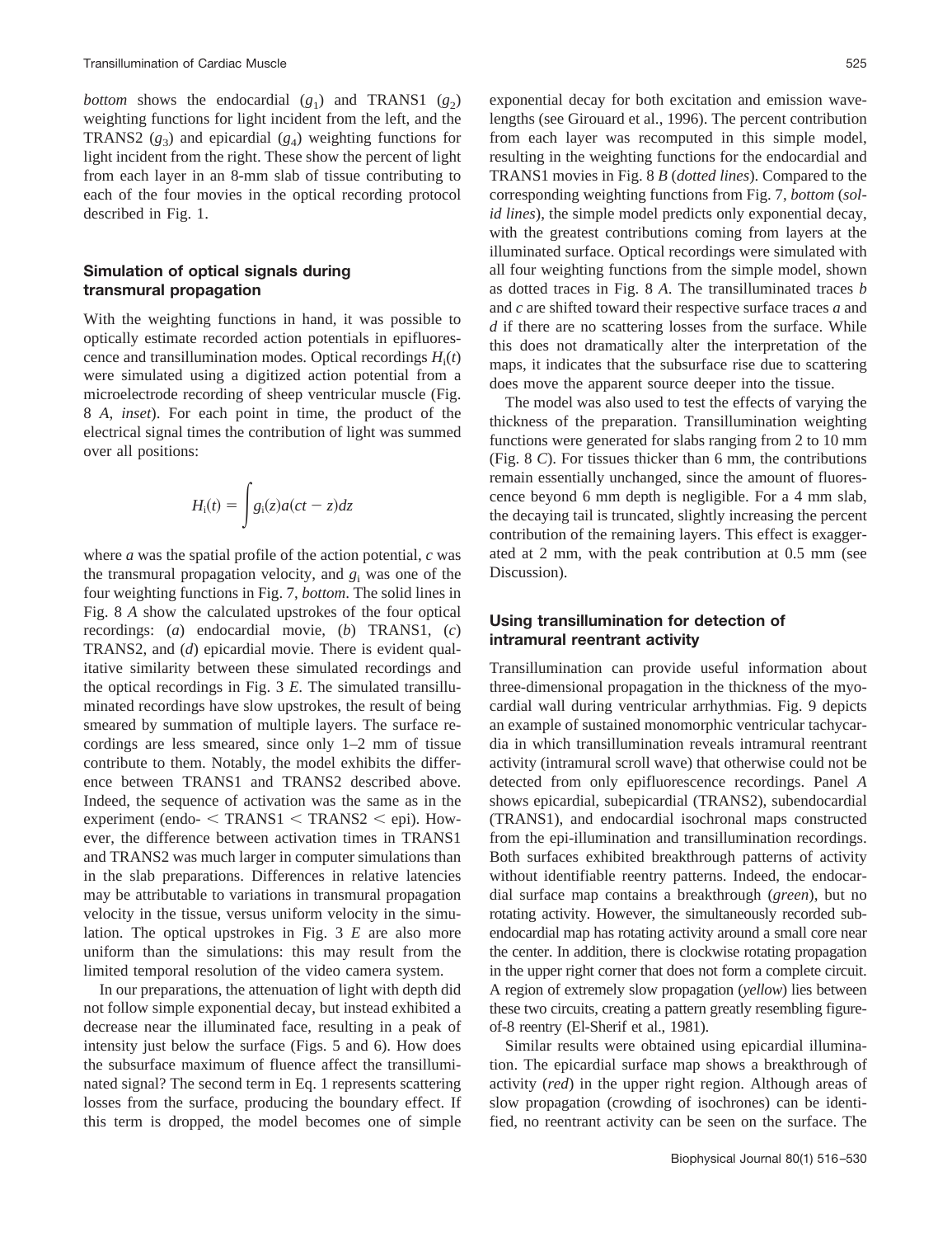FIGURE 8 (*A*) Solid lines: four simulated optical recordings obtained by convolution of an action potential (*inset*) with each of the four weighting functions in Fig. 7, *bottom*. (*a*) Endocardial camera with epi-illumination, (*b*) epicardial camera with transillumination (TRANS1), (*c*) endocardial camera with transillumination (TRANS2), (*d*) epicardial camera with epi-illumination. The action potential was digitized from a microelectrode recording from sheep ventricular muscle. *Dotted lines:* simulated optical recordings from a model of simple exponential decay for excitation wavelengths (see text). (*B*) *Solid line:* plots showing contribution from different layers (same as endocardial and TRANS1 in Fig. 7, *bottom*). *Dotted line:* same plots for model without scattering losses at border. (*C*) The percent contribution to transilluminated fluorescence computed across the ventricular slab for several slab thicknesses (in mm).



simultaneously recorded subepicardial map contains a large linear "breakthrough" area (*red*) directly under the epicardial breakthrough, but this is part of a complete reentrant circuit, rotating counterclockwise around a small circular core (*black*).

A hypothetical filament (elongated center of rotation; see Winfree, 1973; Pertsov and Jalife, 1995) of the scroll wave that fulfills all these constraints is shown in Fig. 9 *B*. The filament starts near the epicardial surface on the left lateral edge of the slab, crosses two transillumination layers, bends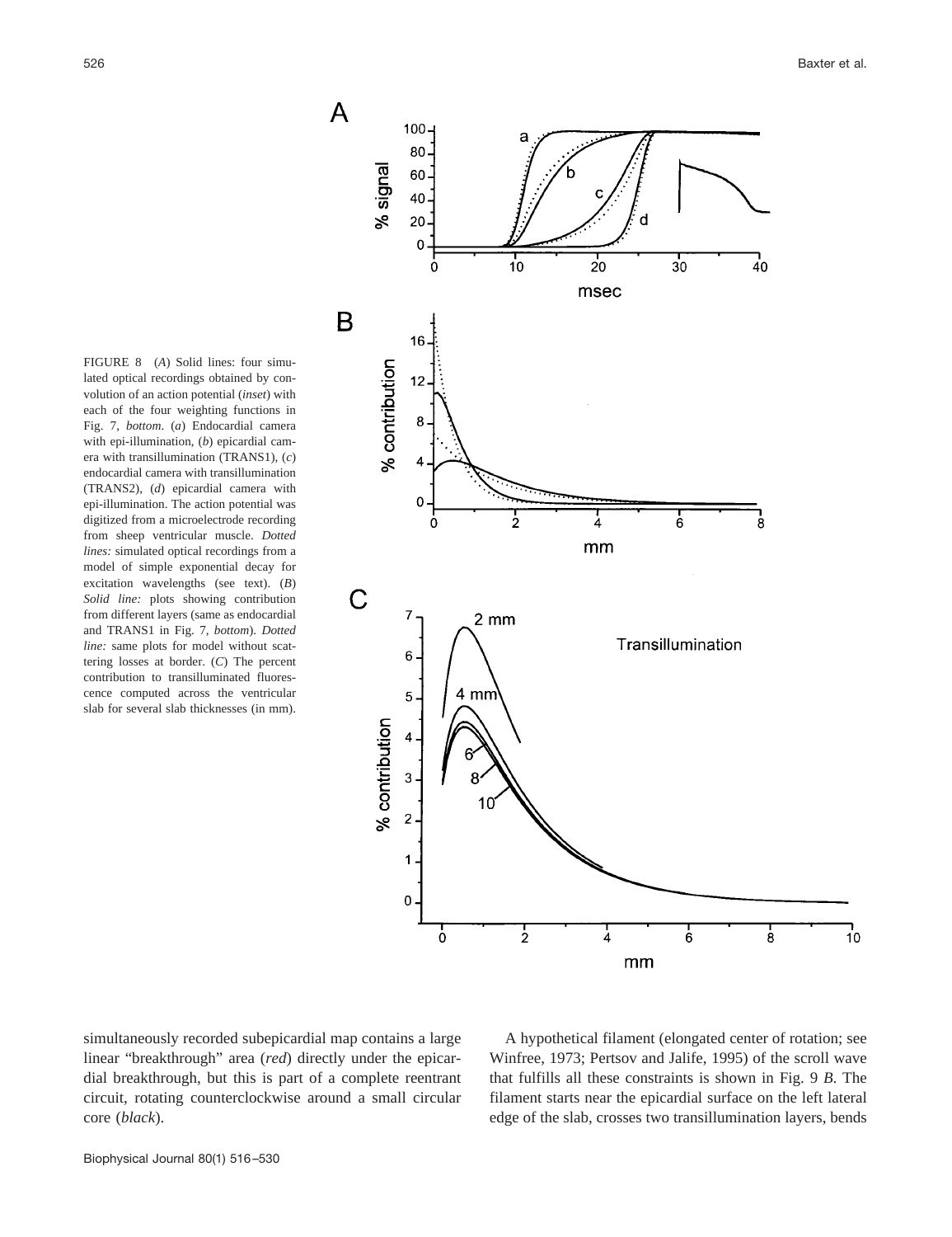FIGURE 9 (*A*) Intramural reentry: 8.3 ms isochrones of monomorphic VT that exhibited breakthroughs in the surface recordings (red isochrones in epicardial map, green in endocardial map), and counterclockwise rotation in the transilluminated recordings (subepi- and subendocardial maps). The filament was probably aligned along the line of slow propagation (yellow isochrone in subendocardial map). (*B*) Putative intramural filament with transmural rotation (*arrows*) resulting in surface breakthroughs (*asterisks*). (*C*) Optical recordings from single points around the reentrant circuits in the subepicardial (*upper traces*) and subendocardial (*lower traces*) maps. (*D*) Pseudo-ECGs of endocardial optical recordings indicate stability of activity before, during, and after transillumination recordings.



back up toward the subendocardial plane, and ends at the right lateral edge. Rotation of activity causes the wave front to travel in an epicardial-to-endocardial path, and then reverse direction (*arrows*), resulting in breakthroughs on the two surfaces (*asterisks*) that are out of phase in time and offset in space (compare epi- and endocardial maps).

Fig. 9 *C* shows optical recordings around the reentrant circuits in the transilluminated movies (upper traces from subepicardial, lower traces from subendocardial). Panel *D* contains the pseudo-ECGs (Pertsov et al., 1993; Davidenko, 1993) of the endocardial surface movies acquired before (both lights), during (endocardial light), and after (both lights) the transilluminated recordings to demonstrate the stability of the excitation pattern. Similarly, the activations on the electronic ECG were stable and maintained the 150 ms cycle length during the 4 min required to obtain the complete series of control and transilluminated recordings (data not shown).

# **DISCUSSION**

The overall aim of this project was to test the feasibility of extending the optical mapping technique to record fluorescence from deep layers of cardiac tissue. We present here the first systematic demonstration that transilluminated fluorescence may be used to detect electrical activity within cardiac muscle. Compared to epi-fluorescence, much less light is transmitted through the tissue, greatly reducing the SNR of the transilluminated voltage-dependent signal. Nevertheless, identifiable activations were obtained after filtering. Isochronal maps of waves propagating transmurally in the ventricle showed that the transilluminated movies contained information distinguishable from the surface movies, and that they more closely resembled the activity on the surface nearer the light source. The non-uniform contributions of different layers to transillumination signal is a result of higher attenuation of the excitation light as compared to fluorescence inside the tissue.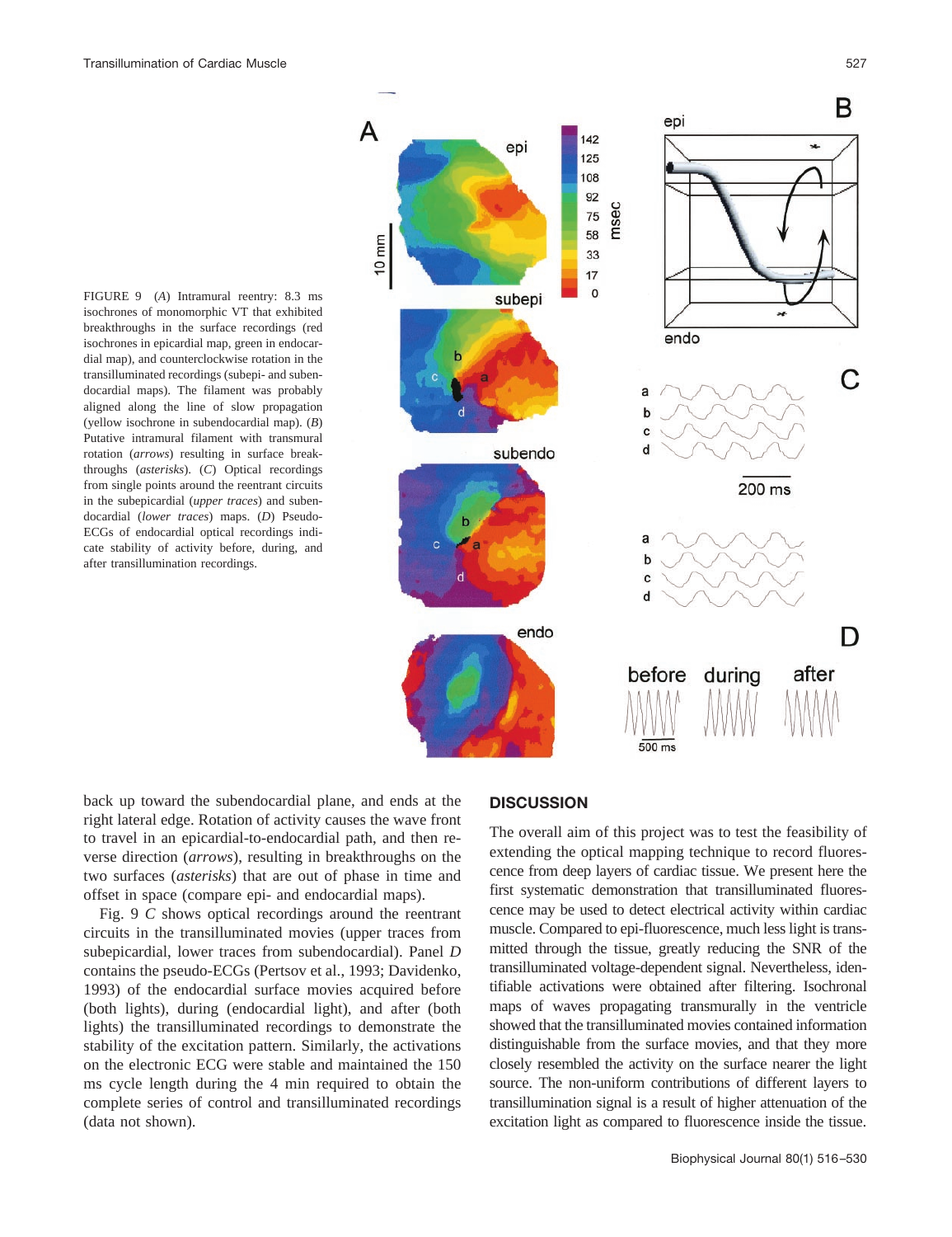Earlier experiments in our laboratory attempted to precisely localize the depth of the transilluminated signal, using intramural electrodes and epifluorescence data from the cut transmural edge. Those results showed that the 50% level of the transilluminated optical activations corresponded to the point in time when the wave front was located  $\sim$ 2 mm beneath the illuminated surface (Baxter et al., 1997a, 1999). However, measurements of light penetration and the model of escaping fluorescence indicated that the transilluminated signal is the weighted sum of contributions from the entire width of the ventricle, illustrated by the weighting functions of Fig. 7. Computer simulations incorporating these weighting functions in an 8-mm slab confirmed that the midpoint of the smeared transilluminated upstroke consistently corresponded to the moment when the wave front was 1.5–3 mm beneath the surface, for a variety of different propagation patterns, including a simulated intramural scroll wave (Baxter, 1999). Therefore, although it is the summation of light from several millimeters of tissue, the transilluminated signal gives the appearance of originating from a fairly restricted depth. One way to explain this phenomenon is that the weighting function of Fig. 7, *middle* has a center of mass at 1.8 mm; as the transilluminated recording accumulates, the wavefront passes through this center at the midpoint of the temporal recording. In this article we have not attempted to assign the TRANS1 and TRANS2 movies to a particular depth, but rather to stress the activation order relative to the surface movies, and how this creates a consistent picture of three-dimensional propagation in the ventricle.

#### **The transilluminated signal**

Our data are consistent with observations that biological tissues exhibit spectral sensitivity: longer wavelengths have a higher transmittance, i.e., are able to penetrate more deeply, while shorter wavelengths are quickly attenuated (Preuss et al., 1983; Wilson et al., 1985; Girouard et al., 1996). This results in the distribution of layers contributing to the transilluminated signal in Fig. 7, *middle*: the short excitation light is unable to penetrate very deeply, but once a fluorophore is excited, the longer-wavelength fluoresced light is able to escape from the tissue.

The optical penetration depth  $\delta$  characterizes the  $1/e$ attenuation of light in tissue for a given wavelength (Wilson et al., 1985; Cheong et al., 1990; Jacques, 1998). Measurements of  $\delta$  in muscle at the wavelengths considered here show considerable variation in the literature. Wilson et al. (1985), positioning optical fibers at different depths in rabbit skeletal muscle, calculated penetration depths around 2 and 3 mm for 514 and 630 nm light, respectively. Girouard et al. (1996) used transmission spectra of guinea pig ventricle to calculate decay constants of 0.289 and 0.434 mm for 540 and 640 nm wavelengths, respectively. The properties of light transport through tissue vary considerably

depending on the wavelength, the type of tissue, and the geometry of the preparation and irradiation (Cheong et al., 1990). Variations in experimental technique and tissue preparation also add to differences in reported values. We directly measured the attenuation of light using the same tissue preparations, wavelength bands, and photodetectors used in our optical mapping experiments. Our measured decay constants (0.8 and 1.3 mm for excitation and emission) fall within the range of previously published values.

Our preparations exhibited a pronounced boundary effect in the profiles of light attenuation in the form of a peak beneath the surface (Figs. 5 and 6). This subsurface peak of light distribution in highly scattering media with slab geometry has been observed in analytical solutions to the light transport equation (Star et al., 1988), simulations based on diffusion theory (Profio and Doiron, 1987; Flock et al., 1989), and Monte Carlo models (Gardner et al., 1996; Jacques, 1998), as well as empirically in phantoms and muscle tissue (Marynissen and Star, 1984; Gardner et al., 1996). It has been explained as resulting from the loss of scattered photons from tissue near the surface (Svaasand, 1984; Profio and Doiron, 1987). The subsurface maximum in the light penetration profiles (Fig. 5) in turn causes the weighting functions to have subsurface maxima as well (Fig. 7). In contrast, a fluence model with simple exponential decay in both the excitation and emission wavelengths has contributions that decrease monotonically from the illuminated surface (Fig. 8 *B*). The subsurface peak does have the effect of moving the apparent source of the transilluminated signal deeper into the tissue. However, the primary reason that the TRANS movies in our preparations have activation times and isochronal patterns intermediate between those of the surface movies is that the bulk of the transilluminated signal originates from the first 3–4 mm of tissue under the illuminated surface.

#### **The epi-illuminated signal**

According to our estimates, during epi-illumination, layers as deep as 2 mm beneath the surface may contribute to the signal (Fig. 7, *top*). This value is significantly larger than previous estimates that only a thin (0.3–0.5 mm) layer of cells at the surface contributes to the measured fluorescence. Using a wedge of rabbit ventricle perfused with di-4- ANEPPS, Knisley (1995) found that fluorescence increased with increasing thickness of the wedge, up to  $\sim$ 300  $\mu$ m, suggesting that dye in deeper layers was not contributing fluorescence. Girouard et al. (1996) calculated excitation and emission decay constants by measuring transmission spectra for perfused di-4-ANEPPS in guinea pig ventricle, and estimated that 95% of the signal detected from the surface emanates from a depth  $<$  500  $\mu$ m. There are several possible reasons for this discrepancy. Change in the penetration depths would affect the distributions in Fig. 7, *top* and *middle*, by stretching or compressing the graphs along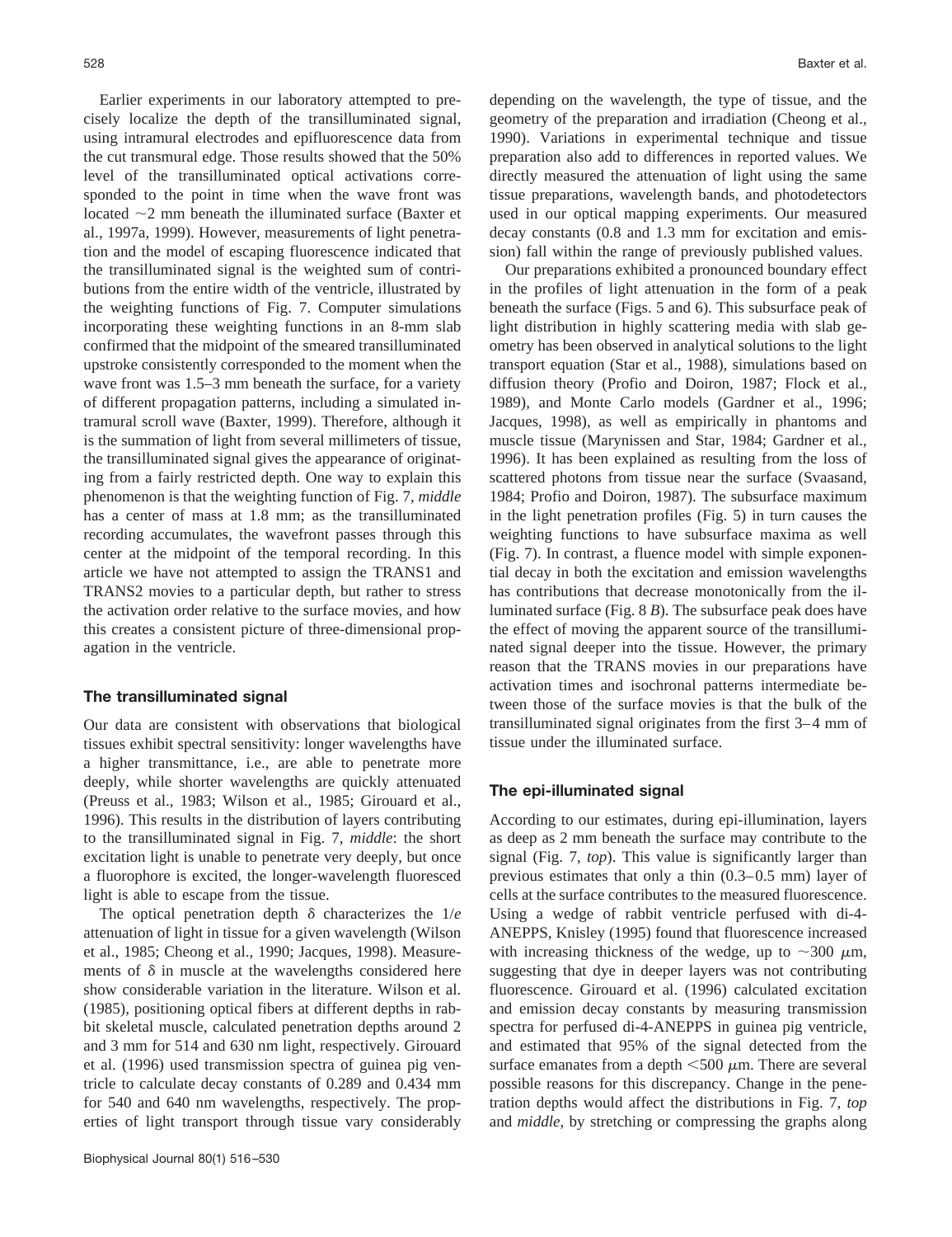the horizontal axis. Smaller  $\delta$  values would predict that epi-illumination results from only the most superficial layers; larger  $\delta$  values would predict that even deeper layers contribute to the epi-fluorescent signal. Given the variation of these values in the literature (Cheong et al., 1990), the penetration depths we measured are probably the best estimates for our experimental setup, and their resulting estimates of light distribution are consistent with our observations (simulated versus optical action potentials). Another factor may be the depth of field of the recording system, in that the unfocused fluorescence from deeper layers may have a reduced contribution. Our optical system had a significantly larger depth of field than the system used by Girouard et al. ( $>8$  mm vs. 50–200  $\mu$ m) and most other systems incorporating photodiodes (Salama et al., 1994; Knisley, 1995). Nevertheless, it should be noted that unfocused light still adds to the total collected fluorescence. Illumination geometry also affects the amount of excited tissue: a thin laser beam (Knisley, 1995) may result in a more rapid decrease in excitation fluence than a broad beam of uniform illumination. Penetration depth could also be affected by the presence of dye, which would presumably increase absorption and therefore produce more rapid attenuation (Baxter, in press). However, our measurements of penetration depth in dye-perfused tissue (data not shown) were not different from the results presented above.

Finally, it should noted that some optical recordings may be summing signals from deeper layers than previously realized. The presence of dual-humped activations in surface recordings during ventricular tachycardia in the rabbit heart led Efimov et al. (2000) to conclude they were observing scroll waves with the filaments parallel to the surface, 1–2 mm deep.

## **Limitations**

In the approach described here, acquisition of all four sets of data (endocardial, TRANS1, TRANS2, epicardial), required two trials, thus limiting the usefulness of the technique to the study of repetitive phenomena such as pacing and monomorphic tachycardia. Nonrepetitive phenomena, such as the irregular patterns of tachycardia and fibrillation, are restricted only to "single-sided" recordings. (The experimental protocol allows simultaneous acquisition of epi-illuminated and transilluminated data, using two cameras and one light). This limitation might be overcome, for example, by using an optical chopper synchronized to the cameras' frame intervals, to rapidly deliver light to opposite sides of the preparation.

It should be noted that isochronal maps constructed from transillumination data have a significantly lower resolution than surface maps, both laterally and in the depth of the tissue. The transillumination signal integrates fluorescence from a much thicker layer than epi-illumination, resulting in approximately a threefold reduction in depth resolution (3

mm vs. 1 mm). This must be kept in mind even if the transilluminated data can be roughly treated as a subsurface layer (see above). Lateral light-scattering decreases spatial resolution in the usual sense of localization in the image plane. The model of light transport we have used represents excited fluorophores as isotropic point sources of emission photons (Gardner et al., 1996). Fluorescent light is scattered in all directions, laterally within the myocardium as well as toward the photodetector. This will induce significant blurring during image formation, with deeper layers having greater blurring. The wavefronts in our transilluminated movies of voltage-dependent activity did appear slightly blurred in space when compared to our epi-illuminated recordings, but the differences were not objectionable. For transillumination to become a more precise tool, an important future step would be the quantification of scatterinduced blurring versus depth and its inclusion into the model.

Interpretation of the transillumination signal is also affected by the width of the preparation. In thicker tissues  $($ >6 mm), the weighting functions change very little, indicating that the transilluminated signal will still integrate about the same amount of tissue under the irradiated surface (Fig. 8 *C*). However, as thickness increases, total emitted fluorescence and signal strength decrease, while the amount of spatial blurring induced by lateral scattering increases. Therefore, although the contributing layers under the illuminated surface remain fairly constant with increasing thickness, the resulting signal will be deteriorated by low SNR and blurring. These problems are reduced in thinner preparations. However, as the slabs are thinned to 2 mm, all of the weighting functions will have significant overlap, making it difficult to distinguish the two transilluminated movies from each other, and from the epi-illuminated signals.

In conclusion, the present work represents the first quantitative step in understanding the transillumination signal and its use in studies of three-dimensional wave propagation in the heart. Optical mapping combining both epi-illumination and transillumination shows promise as a technique for elucidating the complex waveforms that underlie many cardiac arrhythmias.

### **REFERENCES**

- Baxter, W. T. 1999. Intramural Optical Recordings of Cardiac Electrical Activity via Transillumination. Ph.D dissertation. Department of Pharmacology, SUNY Health Science Center, Syracuse, NY.
- Baxter, W. T. Optical properties of cardiac tissue. 2001. *In* Optical Mapping of Cardiac Excitation and Arrhythmias. D. S. Rosenbaum and J. Jalife, editors. Futura Publishing. (in press)
- Baxter, W. T., J. M. Davidenko, L. M. Loew, J. P. Wuskell, and J. Jalife. 1997b. Technical features of a CCD video camera system to record cardiac fluorescence data. *Ann. Biomed. Eng.* 25:713–725.
- Baxter, W. T., A. M. Pertsov, O. Berenfeld, S. F. Mironov, and J. Jalife. 1997a. Demonstration of three-dimensional reentry in isolated sheep right ventricle. *Pacing and Clinical Electrophysiology.* 20:1080.